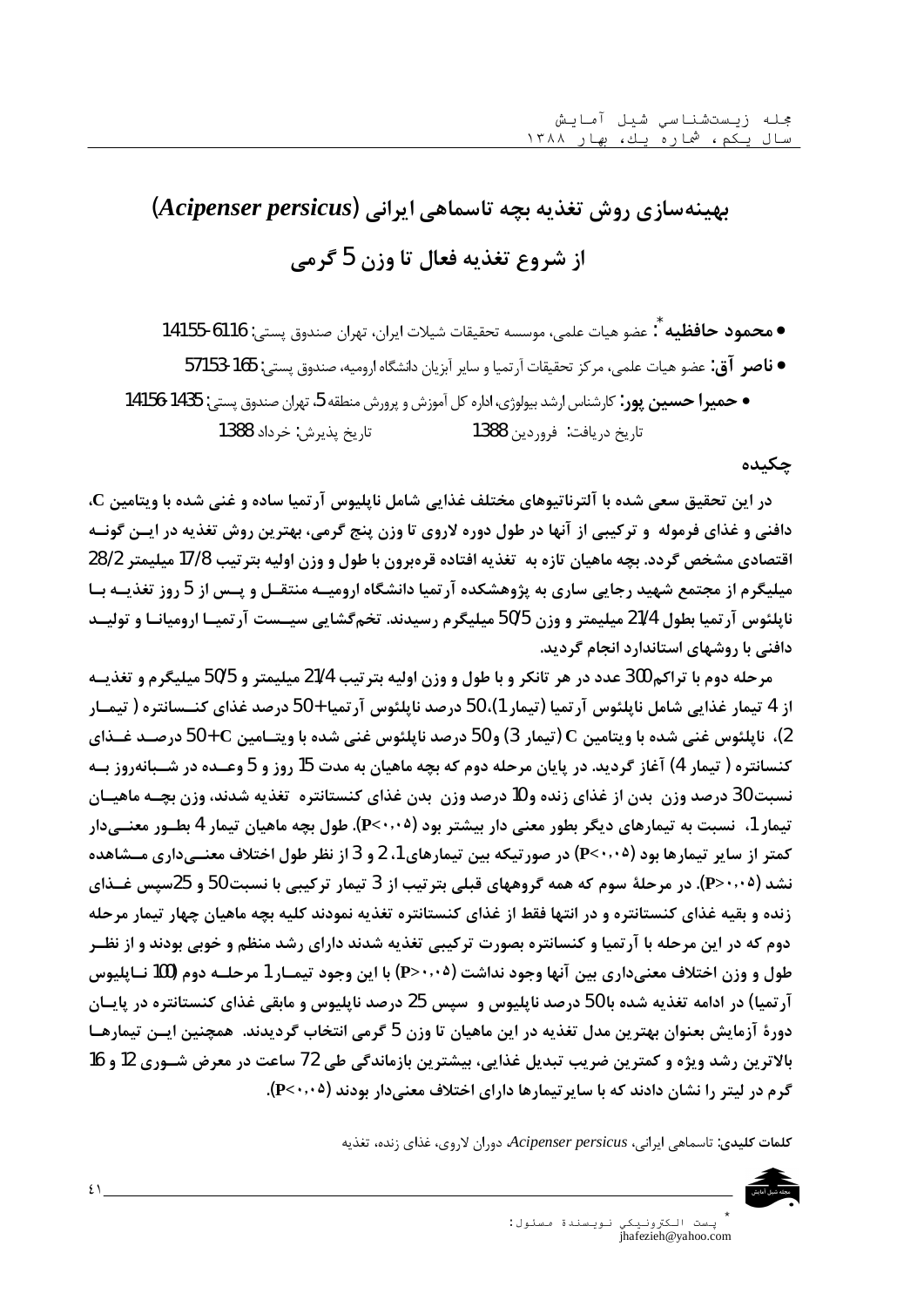#### مقدمه

ماهيـان خاويـارى Acipenseridae بـدليل توليـد خاويـار گرانبها و گوشت لذيذ، جزء با ارزش تـرين ماهيـان دنيـا بحـساب می آیند. این ماهیان از قدیمیترین مهـرهداران بـوده و در دوره کرتاسه متمایز شدهانـد. بنــابراین از دیـدگاه تکــاملی نــسبت بــه ماهیان استخوانی قدمت بیشتری دارند (10). تاکنون 25 گونه از این ماهیان شناسایی شده که 12 گونه از آنهـا در حـال انقـراض مے باشند (5).

امروزه بدلیل تقاضای فوق|لعاده زیاد برای گوشت و خاویـار این ماهیان، بسیاری از کشورها از جمله فرانسه، آلمـان، روسـیه، مجارستان، بلژیک، آمریکا اقـدام بـه پـرورش مـصنوعی آنهـا می نمایند و این صنعت در کشورهای مختلف دنیا به شدت رو به رشد است. در ایران، دریای خزر 5 گونه ماهی خاویاری به  $\left( \right)$ نامهای فیل ماهی Huso huso ، تاســماهی ایرانــی (قـره بـرون) Acipenser persicus، تاســماهي روســي (چالبــاش) A. A. stellatus اوزون بهرون fallatus و شــيپ A. stellatus nudiventris دارد کـه بـدليل آلـودگي آب و از بـين رفـتن محلهای تخمریزی و همچنین صـید بـی٫ویـه مخـصوصاً بعـد از فروپاشی شوروی سابق، جمعیت آنها به شدت کاهش یافته است  $(6)$ 

از اینرو به منظور حفظ و بازسازی جمعیت این ماهیان چندین مرکز تکثیر و پرورش ماهیان خاویاری در حاشیه دریای خزر احداث شده که هر ساله با صـيد مولـدين، تکثيـر مـصنوعي آنها و پرورش بچه ماهيان حاصله، ميليونها بچـه مـاهي 3 تـا 5 گرمی به داخل دریا رهاسازی میشود. علاوه بر مشکلات مربوط به تکثیر این ماهیان مراکز فوق|لذکر برای پرورش بچـه ماهیـانی که با تلاش فراوان بدست آمدهاند با مـشکلات عدیـدهای مواجـه هستند که تلفات بالا در طول دوره پرورش، عدم وجود نیازهـای غذایی در مراحل مختلف رشد مـاهی و میـزان بـالای تلفـات در هنگام رهاسازی بچه ماهیـان بـه دریـا از جملـه مهمتـرین ایـن مشكلات مىباشند. بنابراين لزوم تحقيقات دقيق براى كاهش يا برطرف كردن مشكلات فوق احـساس مـىشـود. از طـرف ديگـر بدلیل کاهش شـدید صـید ماهیـان خاویـاری در دریـای خـزر و شرایط مناسب آب و هوای کـشور، بایـد اقـدامات جـدی و همـه جانبهای درخصوص پرورش این ماهیـان در شـرایط مـصنوعی و کنترل شده انجام گیرد. در این راستا شیلات از چند سـال اخیـر اقداماتی صورت داده ولی تحقیقات گستردهتری باید انجام شـود. بنابراین در ایـن تحقیـق سـعی شـده اسـت بـرای تغذیـه مـاهی قرهبرون از زمان شروع تغذيـه فعـال تـا وزن رهاسـازي بـه دريـا

روشهای مختلفی مورد بررسی و تجزیه و تحلیـل قـرار گیـرد تـا بتوان بچه ماهیانی با کیفیت بالا و با حداقل تلفات تولیـد نمـود. در حال حاضر بدلیل خشک شدن رودخانههـای حاشـیه دریـای خزر، بسیاری از منــاطق رهاســازی بچــه ماهیــان، فاقــد شــرایط مناسب هستند. این امر باعث تلفات سنگین در زمـان رهاسـازی بچه ماهیان و هدر رفتن زحمات شبانهروزی پرسنل و هزینههای بسیار میشود که طی دوره تکثیر و پرورش صرف شده است. از اینرو به منظور مشخص کردن اثرات انتقال مستقیم بچه ماهیـان از آب شیرین به آب دریا، در پایـان دوره تغذیـه آزمایـشی بچـه ماهیان در آب دریا با شوریهای مختلف نگهـداری و بازمانـدگی آنها محاسـبه گرديـد. اميـد اسـت ايـن تحقيـق زيربنـايي بـراي تحقیقات بعدی در زمینه سایر جنبههای پرورش ماهی قرهبرون و دیگر گونههای ماهیان خاویاری هم در بعد بازسازی ذخـایر در دریای خزر و در بعد پرورش در شرایط مصنوعی باشد.

## مواد و روشها

در این تحقیق به منظـور بهینـه سـازی روش تغذیـه مـاهی قرەبرون (A. persicus)، لاروهاي داراي كيسه زرده با طول اوليه 18/8 میلیمتـر و بـا وزن تـر اولیــه 28/2 و وزن خــشک 5/2 میلیگرم از مرکز تکثیر و پرورش ماهیان خاویاری شـهید رجـایی ساري بوسـيله کيــسه پلاسـتيکي (1/3 آب و 2/3 اکـسيژن) بــه یژوهشکده آرتمیا و جانوران آبزی دانشگاه ارومیـه انتقـال یافـت. لاروها پس از هم دمايي (20 دقيقه براي هر درجه اختلاف دمـا) در داخل تانکر 300 لیتری با جریان آب کـافی گذاشـته شـدند. یس از سه روز لاروها که تنش زدایی و نسبت به شـرایط جدیـد آداپته شدند، شمارش و به تعداد 300 عدد در داخـل هـر تــانكر پلی اتیلن 45 لیتری با حجم آبگیری 25 لیتر قرار گرفتنـد. بـا توجه به اینکه 4 تیمار در مرحله دوم آزمایش وجـود داشـت، بـا اختصاص 3 تكرار براي هـر تيمـار بچـه ماهيـان بـين 12 تـانكر تقسیم شدند. به منظور تعیین طول و وزن اولیــه تعـداد 10 لارو مورد زیستسنجی قرار گرفتند. سپس هر 5 روز تعـداد 5 عـدد ماهی از هر تانک جهت محاسبه میزان غـذادهی و بررسـی رشـد طول و وزن برداشت شدند. در هر تانکر، آب با دبی 0/6 لیتـر در دقیقه از لولههای واقع در بالای آن وارد و از خروجے مجهـز بــه فیلتر خارج میگردید. در طول دوره پرورش دما، اکسیژن و pH هر تانکر بصورت روزانه اندازهگیری و ثبت شد. ماهیان مـرده نیـز روزانه از داخل تانکرها برداشته و ثبت مـی شـدند. طـول دوره پرورش از شروع تغذيه تا وزن 5 تــا 6 گرمـي، 45 روز بـود كـه

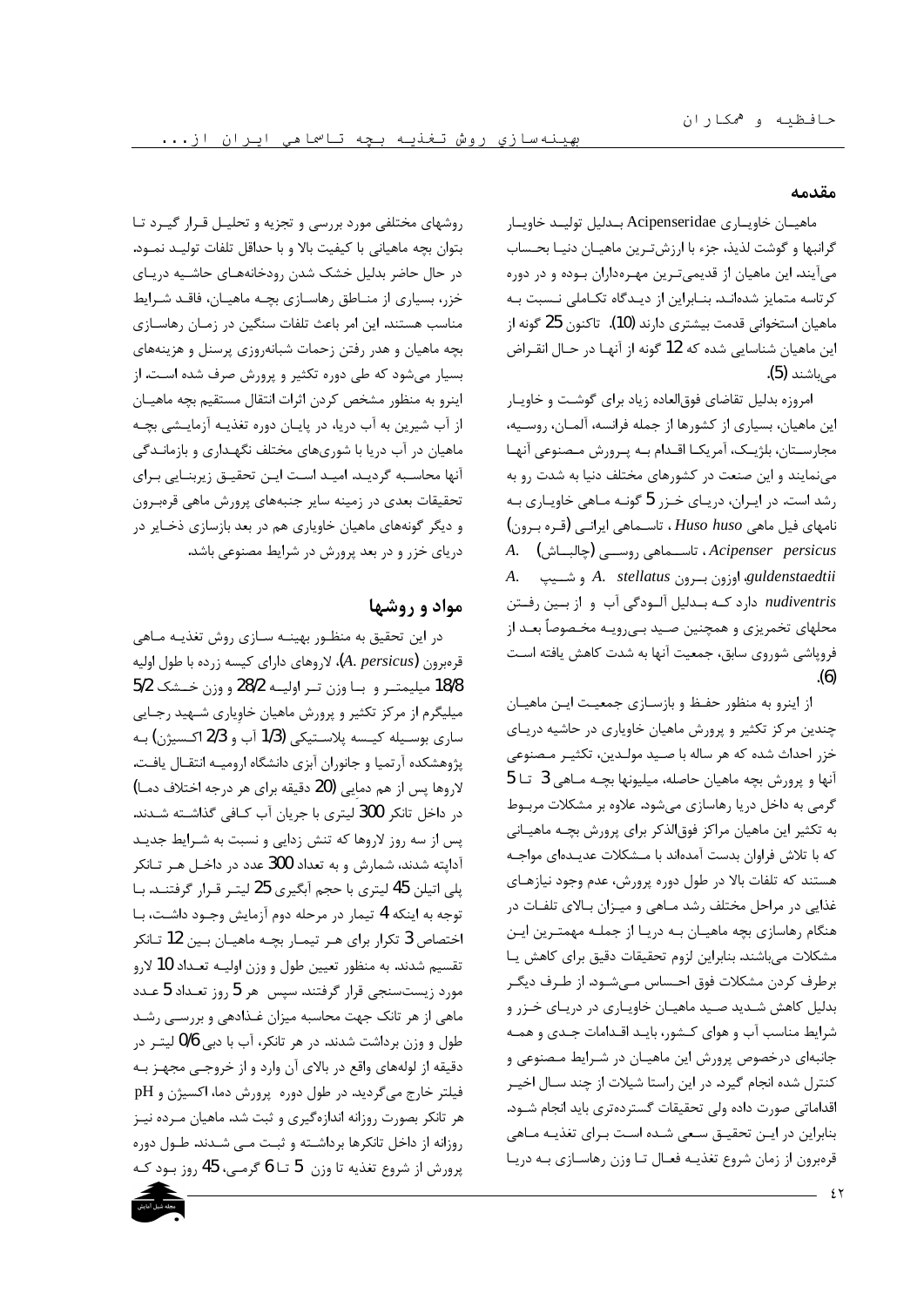و برای هر تیمار 3 تکرار در نظر گرفته شد. تعداد غذادهی 4 بار در شبانه, وز (ساعات 8، 12، 17 و 21) انتخاب گردید (7): الف- تيمار 1 : 50 درصد آرتميا + 50 درصد غذاي كنــسانتره طی یک هفته، 25 درصد آرتمیا + 75 درصد غـذای کنــسانتره طی هشت روز و 100 درصد غذای کنسانتره به مدت 10 روز (غذای زنده براساس 20 درصد و غذای کنـسانتره براسـاس 8 درصد وزن بدن) ب- تیمار 2 : 50 درصد دافنی + 50 درصد غذای کنسانتره طی یک هفته، 25 درصد دافنی + 75 درصد غـذای کنـسانتره طـی هشت روز و 100 درصد غذای کنسانتره به مدت 10 روز (غذای زنده براساس 20 درصد و غذای کنسانتره براساس 8 درصد وزن بدن) ج- تیمار3 : غذای کنـسانتره بلژیکـی براسـاس 8 درصـد وزن بدن تا 15 روز و غذای چینه تا پایان دوره براسـاس 6 درصـد وزن بدن غذای کنسانتره مورد استفاده در 15 روز این مرحلـه (تــا وزن حــدود 2 گرمـی) ســاخت شــركت بلژيكــی -Joosen .Luyckx Aqua Bio Ltd بود (جدول1) و غـذاي كنـستانتره مورد استفاده بعد از آن تا پایان دوره در این مرحله SFT قزل آلاي رنگين كمان با 48 درصد پروتئين، 11 درصد چربي، 14 درصد خاکستر و 10 درصد رطوبت ساخت کارخانـه چینـه ایران استفاده گردید.

برای مرحله اول 5 روز، مرحله دوم 15 روز و مرحله سوم 25 روز با سه تفکیک زمانی- تغذیهای اختصاص داده شد. در این تحقیق تیمارهای تغذیهای در سه مرحله اعمال گردید. بنابراین کل طرح شامل سه مرحله زیر بود: مرحله اول: یک روز بعد از انتقـال لاروهـا بـه داخـل تانکرهـا، قسمت اعظم کیسه زرده لاروها جذب شده و فعالانه در جستجوی غذا بودند. بنابراین غذادهی آغاز گردید و همه آنها به مـدت 5 روز با ناپلئوس آرتميا به ميزان 30 درصد وزن بدن به تعداد  $5$  بار در شبانهروز (ساعات 8، 12، 16، 20 و 24) تغذيه شدند (7). مرحله دوم : در این مرحله بچـه ماهیـان در قالـب چهـار تیمـار غذایی زیر به مدت 15 روز تغذیه شدند. از غذای زنده بـه میـزان 30 درصد و از غذای کنستانتره بـه میـزان 10 درصـد وزن بـدن استفاده شد. تعداد غذا دهی 5 بار در شبانهروز (ساعات 8، 12، 16، 20 و 24) بود (7). الف- تيمار 1 : ناپلئوس آرتميا ب- تيمار 2 : 50 درصد ناپلئوس آرتميا + 50 درصـد غـذاي كنسانتره C ج- تيمار 3 : نايلئوس غني شده با ويتامين.  $+$  0 - تیمار $1$  : 50 درصد نایلئوس غنی شـده بـا ویتـامین  $\sim$ 50 درصد غذای کنسانتره مرحله سوم : در این مرحله هر یک از تیمارهای مرحلـه قبـل با سه تیمار غذایی زیر طی سه دوره به مدت 25 روز تغذیه شدند

| جدول شماره 1: ترکیب غذای کنسانتره مورد استفاده در تغذیه بچه ماهیان قره برون تا وزن حدود 2 گرم |  |
|-----------------------------------------------------------------------------------------------|--|
| (Joosen-Luyckx Aqua Bio Ltd.)                                                                 |  |

| 20000 (اكى والان در كيلوگرم) | ويتامين A        | 50 درصد  | پروتئين |
|------------------------------|------------------|----------|---------|
| 4000 (اکی والان در کیلوگرم)  | $D_{r}$ ويتامين  | 15 درصد  | چربی    |
| 400 (میلیگرم در کیلوگرم)     | ويتامين E        | 2 درصد   | فيبر    |
| 1100 (میلیگرم در کیلوگرم)    | $\rm{C}$ ويتامين | 15 درصد  | خاكستر  |
| 5 (میلیگرم در کیلوگرم)       | مس               | 1/2 درصد | فسف     |

اجزاء تشکیل دهنده : ماهی با کیفیت بالا و پروتئینهای دریایی دیگر، روغن ماهی خالص سازی شده، فسفولیپیدها، مخمر، ویتامینها، مواد معدنی، آنتے اکسیدانها

> در تحقیق حاضر برای غنیسازی آرتمیا با ویتامین C از روغن ICES۳۰/۴ ساخت شركت بلژيكي INVE استفاده شد. برای این منظور به ازاء هر 200 هزار ناپلئوس آرتمیا، 0/4 گرم

روغن و 0/04 گرم ویتامین C از نوع آسکوربیک پالمیتات را در 4 میلی لیتر آب مقطر ریخته و بوسیله همزن الکتریکی کاملاً بهم زده شد تا ویتامین و روغن بصورت امولسیون درآید. این مایع در دو وعده (2 میلی لیتر در هر بار غنی سازی) به فاصله 10 ساعت

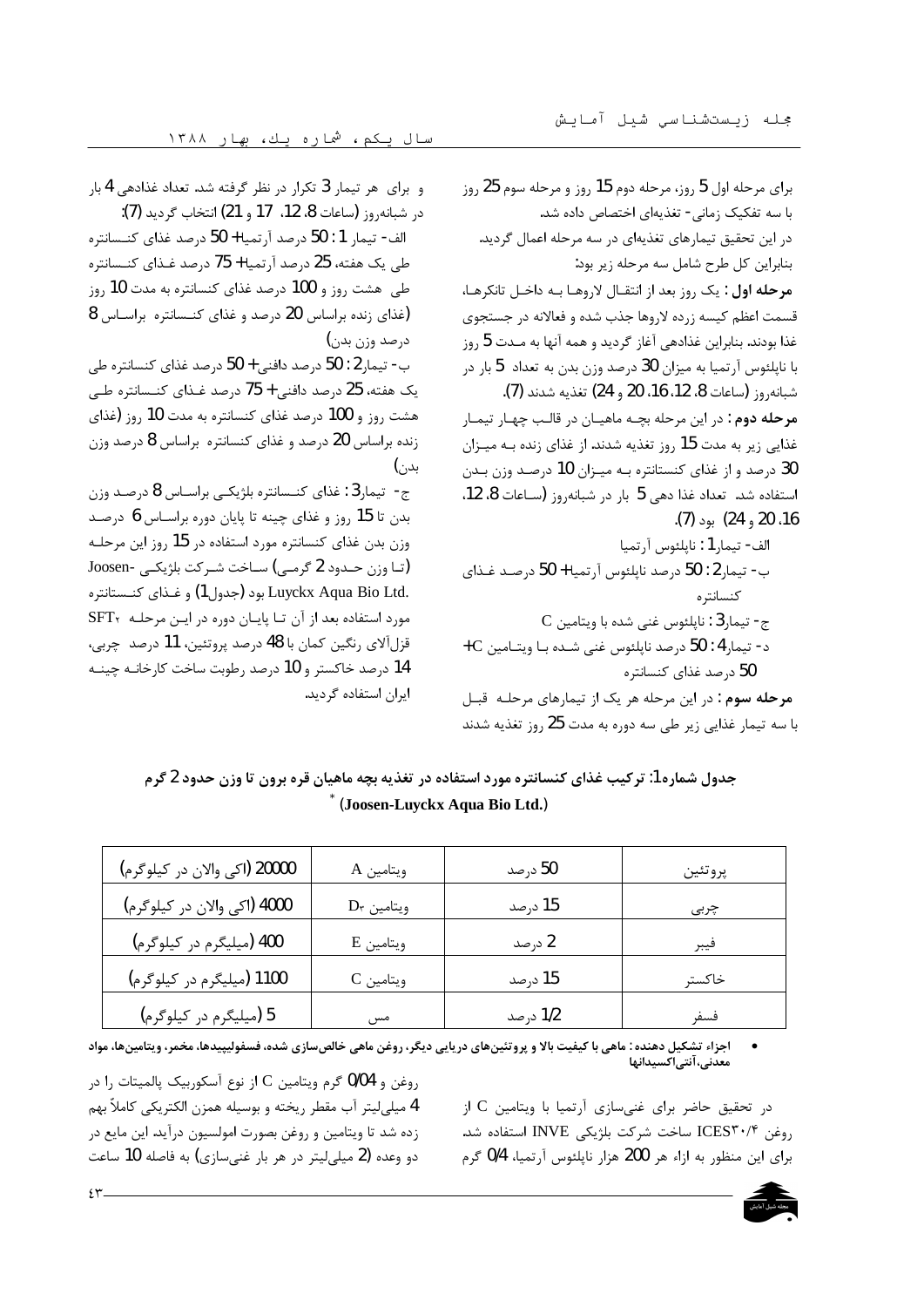مورد استفاده قرار گرفت. 24 ساعت بعد از شروع غنی سازی متانایلی ها بوسیله صافی 100 میکرونی فیلتر و پس از شستشو به ظروف دیگر با آب تمیز منتقل شدند. برای اطمینان از سلامت و زنده بودن متانایلی های غنی شده، از آنها نمونهگیری کرده و زیر لوپ بررسی شدند. برای نگهداری متاناپلیها با حداقل تلفات، جهت تغذيه بچه ماهيان در طول 24 ساعت، در آب با شوري 20 گرم در لیتر و در دمای 4 درجه سانتیگراد یخچال گذاشته شدند. سیست آرتمیا در شرایط استاندارد در داخل زوک 100 لیتری گذاشته و 24 ساعت بعد ناپلئوس ها جداسازی و شمارش شدند ویس از محاسبه مقدار مورد نیاز مستقیما به صورت ناپلئوس در مراحل اول و دوم مورد استفاده قرار گرفتند. آرتمیای مورد نیاز برای مرحله سوم این طرح از طریق پرورش در تانک 1000 لیتری به روش ساکن یا بچ کالچر (bach culture system) تهیه گردید. ناپلئوسها پس از تخمگشایی و شمارش به تعداد 5 میلیون در تانکر پرورشی که روز قبل از هر نظر آماده شده بود، ذخیره سازی گردیدند. شرایط پرورش عبارت بود از شوری 40-35 میلیگرم در لیتر، دما 25 درجه سانتیگراد، pH بین 8-7. برای تامین اکسیژن و پخش مواد غذایی و خود آرتمیا در حد مطلوب از سیستم Air-Water-Lift) AWL) استفاده شد. برای این منظور تانکر بصورت طولی توسط دیواره نازک شیشهای بطور ناقص به دو قسمت تقسیم شد یعنی انتهای دیواره از هر طرف حدود 30 سانتیمتر با دیواره تانکر فاصله داشت. در هر طرف دیواره شیشهای 6 لوله پی وی سی 4 اینچی که انتهای آنها با زاویه 45 درجه بریده شده بود بصورت چسبیده به کف قرار گرفت و در قسمت فوقانی لوله زانو را طوری با زاویه 30 تا 45 درجه قرار گرفت که نیمی در زیر آب و نیمی در بالای آب باشد. از سوراخ بالای زانوها شیلنگهای هوادهی وارد و سیستم هوادهی و جریان آب برقرار گردید. برای غذادهی از مخمر نانوایی و عصاره سبوس گندم که از فیلتر 100 میکرونی عبور داده شده بود، استفاده گردید. غذادهی دو بار در روز با توجه به شفافیت آب (با حفظ شفافيت بالاي 25 سانتيمتر) انجام شد. بعد از ده روز برداشت بصورت روزانه با استفاده از شیلنگ و فیلتر آغاز و بعد هر برداشت آب تازه جایگزین گردید (16).

برای پرورش دافنی از حوضچه بتونی 5 مترمکعبی با حجم آبگیری 2/5 مترمکعب آب چاه با 7-8 PH و دمای 29 درجه سانتیگراد استفاده گردید. ارتفاع آب در 50 سانتیمتر تنظیم و یک روز قبل از ذخیرهسازی با دافنی، 20 گرم در مترمکعب مخمر نانوایی که بخوبی در داخل ظرف حل شده بود، اضافه گردید. دافنی لازم برای ذخیرهسازی از برکههای اطراف ارومیه

جمعآوری شد. برای پخش شدن مناسب مواد غذایی در داخل حوضچه، هوادهی بوسیله شیلنگ با قطر 1 سانتیمتر انجام گردید. در طول دوره پرورش غذادهی براساس شفافیت 30 سانتیمتر انجام شد و ماده اصلی غذایی مخمر نانوایی بود ولی همراه با آن به مقدار کمی شیرابه پودر غذای ماهی که از فیلتر 100 میکرونی عبور داده شده، استفاده گردید (9).

به منظور تعیین مقاومت بچه ماهیان به شوری، در پایان دوره آزمایش از هر تانکر تعداد 5 عدد ماهی به آب با شوریهای 8، 12 و 16 گرم در ليتر منتقل شدند و ميزان تلفات در ساعات 6، 12، 24، 36، 48 و 72 ثبت گردید. آب مورد نیاز از دریای خزر آورده شد و شوریهای مورد نظر از طریق اضافه کردن آب شیرین و شوری بالا با تبخیر بدست آمد. آب با شوریهای فوقالذکر را به داخل تانکرهای 90 لیتری ریخته و لولههای پی وی سی 5 اینچی بطول 25 سانتیمتر با کف توری تهیه و به تعداد 8 عدد در هر تانکر قرار داده شد و 5 عدد ماهی مربوط به هر تکرار در داخل یک لوله گذاشته شد. در تمام مدت 72 ساعت تانكرها بوسيله كپسول اكسيژن، اكسيژندهي شدند.

برای تجزیه و تحلیل دادهها از برنامههای Excel و SPSS استفاده گردید و شاخصهایی مثل رشد ویژه، فاکتور وضعیت و ضریب تبدیل غذایی از طریق فرمولهای زیر محاسبه شد: - رشد ويژه :

$$
SGR = (lnw_f - lnw_i) * \cdot \cdot \cdot / t
$$
  
: رشد ویژه  
: lnw<sub>f</sub>  
: 
$$
lnw_i
$$
  
: lnw<sub>i</sub>  
: lnw<sub>i</sub>  
: 
$$
lnw_i
$$
  
: 
$$
log_2 w_i = \frac{1}{2} \cdot \frac{1}{2} \cdot \frac{1}{2} \cdot \frac{1}{2} \cdot \frac{1}{2} \cdot \frac{1}{2} \cdot \frac{1}{2} \cdot \frac{1}{2} \cdot \frac{1}{2} \cdot \frac{1}{2} \cdot \frac{1}{2} \cdot \frac{1}{2} \cdot \frac{1}{2} \cdot \frac{1}{2} \cdot \frac{1}{2} \cdot \frac{1}{2} \cdot \frac{1}{2} \cdot \frac{1}{2} \cdot \frac{1}{2} \cdot \frac{1}{2} \cdot \frac{1}{2} \cdot \frac{1}{2} \cdot \frac{1}{2} \cdot \frac{1}{2} \cdot \frac{1}{2} \cdot \frac{1}{2} \cdot \frac{1}{2} \cdot \frac{1}{2} \cdot \frac{1}{2} \cdot \frac{1}{2} \cdot \frac{1}{2} \cdot \frac{1}{2} \cdot \frac{1}{2} \cdot \frac{1}{2} \cdot \frac{1}{2} \cdot \frac{1}{2} \cdot \frac{1}{2} \cdot \frac{1}{2} \cdot \frac{1}{2} \cdot \frac{1}{2} \cdot \frac{1}{2} \cdot \frac{1}{2} \cdot \frac{1}{2} \cdot \frac{1}{2} \cdot \frac{1}{2} \cdot \frac{1}{2} \cdot \frac{1}{2} \cdot \frac{1}{2} \cdot \frac{1}{2} \cdot \frac{1}{2} \cdot \frac{1}{2} \cdot \frac{1}{2} \cdot \frac{1}{2} \cdot \frac{1}{2} \cdot \frac{1}{2} \cdot \frac{1}{2} \cdot \frac{1}{2} \cdot \frac{1}{2} \cdot \frac{1}{2} \cdot \frac{1}{2} \cdot \frac{1}{2} \cdot \frac{1}{2} \cdot \frac{1}{2} \cdot \frac{1}{2} \cdot \frac{1}{2} \cdot \frac{1}{2} \cdot \frac{1}{2} \cdot \frac{1}{2} \cdot \frac{1}{2} \cdot \frac{1}{2} \cdot \frac{1}{2} \cdot \frac{1}{2} \cdot \frac{1}{2
$$

- فاكتور وضعيت چاقي:

 $cf = w/l^r * \cdot Cf$ 

- ضريب تبديل غذايي :

$$
FCR = F / (w_f - w_i)
$$
  
: 
$$
FCR = F / (w_f - w_i)
$$
  
: 
$$
F
$$
  
: 
$$
F
$$
  
: 
$$
W_f
$$
  
: 
$$
W_f
$$
  
: 
$$
W_i
$$
  
: 
$$
W_i
$$
  
: 
$$
W_i
$$

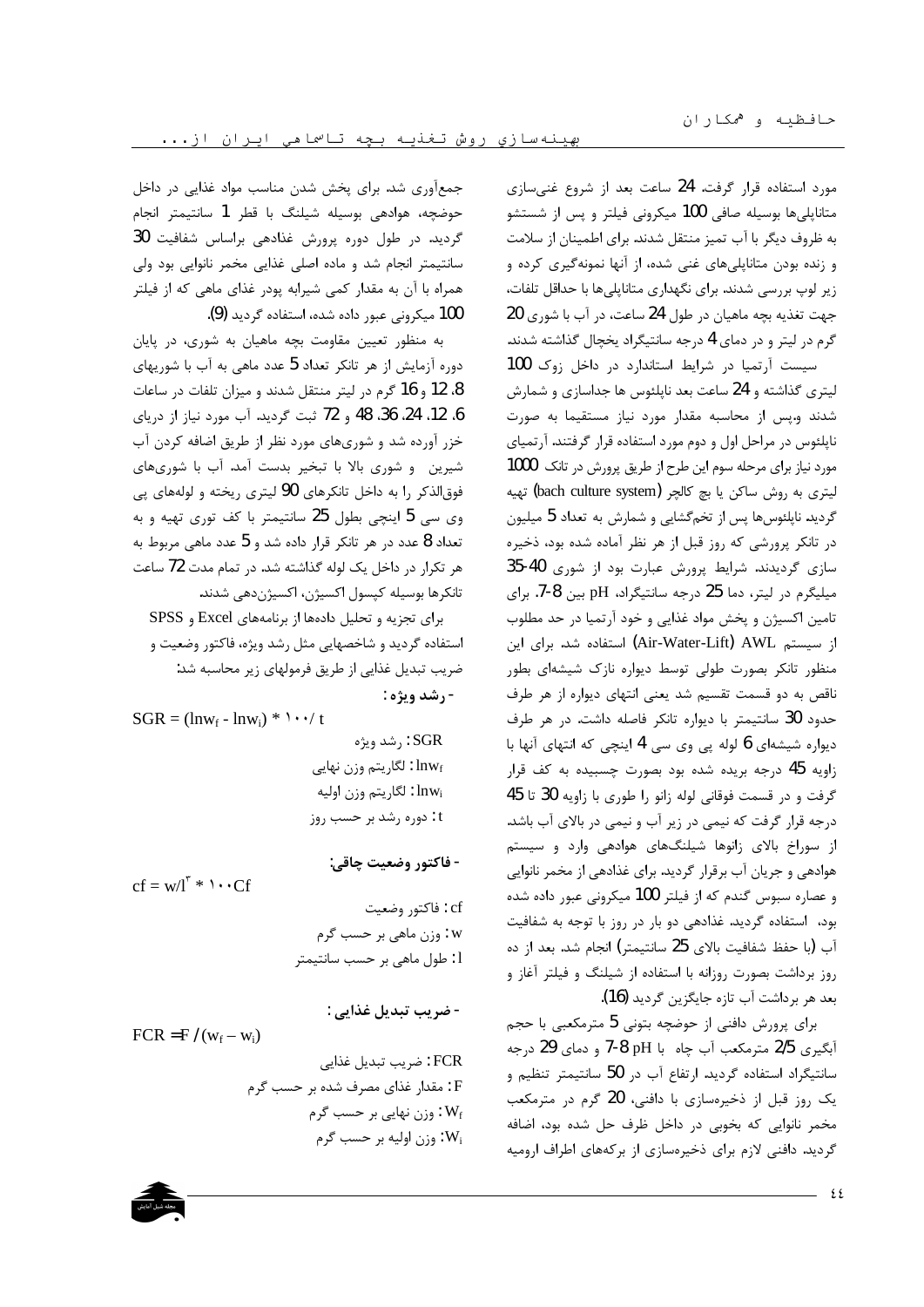در نهایت با کمک طرح آماری کاملاً تصادفی نسبت به آنالیز واریانس یکطرفه اقدام و در صورت وجود اختلافات، از آزمون دانكن با سطح اطمينان 95 درصد به منظور مقايسه ميانگينها استفاده گردید.

#### نتايج

### - مرحله اول

بچه ماهیان تازه به تغذیه افتاده قرهبرون با طول و وزن تر اوليه بترتيب 18/8 ميليمتر 28/2 ميليگرم پس از 5 روز تغذيه با ناپلئوس آرتميا به طول 21/4 ميليمتر و وزن تر 50/5 ميليگرم رسیدند. در طول مرحله اول بچه ماهیان تلف شده از سیستم خارج و از بچه ماهیان تانکر ذخیره جایگزین گردید.

#### - مرحله دوم

مرحله دوم با تراکم 300 عدد در هر تانکر و با طول و وزن تر بترتيب 21/4 ميليمتر و 50/5 ميليگرم آغاز گرديد. در پايان مرحله دوم که بچه ماهیان به مدت 15 روز با 4 تیمار غذایی

تغذيه شدند، وزن بچه ماهيان تيمار 1 كه بصورت 100 درصد از نایلئوس آرتمیا تغذیه کرده بودند نسبت به تیمارهای دیگر بطور معنیداری بیشتر بود. وزن بچه ماهیان مربوط به تیمار 3 C درصد از نایلئوس غنی شده با ویتامین C که بصورت تغذیه کرده بودند نسبت به تیمار 4 بطور معنیداری بیشتر بود، در صورتیکه بین وزن بچه ماهیان تیمار 2 و تیمارهای 3 و 4 اختلاف معنىدارى وجود نداشت (جدول 2). طول بچه ماهيان تیمار 4 بطور معنیداری کمتر از سایر تیمارها بود. درصورتیکه بین تیمارهای 1 و 2 و 3 از نظر طول اختلاف معنیداری مشاهده نشد. بررسی طول و وزن بچه ماهیان تیمارهای مختلف در نمونهبرداریهای انجام شده در طول مرحله دوم نشان داد که در اولین نمونهبرداری (5 روز بعد از آغاز مرحله دوم) تیمار 1 از نظر طول با تیمارهای 2 و 4 و از نظر وزن فقط با تیمار 2 بطور معنیداری اختلاف دارد. در دومین نمونهبرداری (10 روز بعد از آغاز مرحله دوم) طول و وزن بچه ماهیان تیمار 1 از تمامی تیمارها بطور معنیداری بیشتر بود، درصورتیکه بین ساير تيمارها اختلاف معنى دارى وجود نداشت (جدول 2).

جدول2: طول (میلیمتر)، وزن تر و وزن خشک (میلیگرم) بچه ماهیان قرهبرون تغذیه شده با تیمارهای مختلف مرحله دوم  $\hat{a}$ .  $\hat{b}$ .  $\hat{c}$ .  $\hat{c}$ .  $\hat{d}$ .  $\hat{c}$ .  $\hat{d}$ .  $\hat{c}$ .  $\hat{d}$ .  $\hat{c}$ .  $\hat{d}$ .  $\hat{c}$ .  $\hat{d}$ .  $\hat{c}$ .  $\hat{d}$ .  $\hat{c}$ .  $\hat{d}$ .  $\hat{c}$ .  $\hat{d}$ .  $\hat{c}$ .  $\hat{d}$ .  $\hat{c}$ .  $\hat{d}$ .  $\hat{c}$ .  $\hat{d$ 

|                    |                           | var - 1 - 1 - 1 - 1          |                                |                                |
|--------------------|---------------------------|------------------------------|--------------------------------|--------------------------------|
|                    | تيمار 1                   | تیمار 2                      | تیمار3                         | تیمار 4                        |
| طول                | $29/9 \pm 1/5^{\text{a}}$ | $26/7 \pm 5/5^{\rm b}$       | $27/5 \pm 1^{ab}$              | $26/9 \pm 2/4^b$               |
| روز پنجم وزن تر    | $148/1 \pm 21/2^a$        | $108/1 \pm 15/6^b$           | 119/7 $\pm$ 20/3 <sup>ab</sup> | $112/9 \pm 28/8$ <sup>ab</sup> |
| وزن خشک            | $19/4 \pm 1/9^a$          | $14/4 \pm 1^{b}$             | $15 \pm 2/2^{\rm b}$           | $13 \pm 2/4^{\rm b}$           |
| طول                | $41/3 \pm 1/7^{\rm a}$    | $35/1 \pm 1/5^b$             | $37 \pm 0/8^{\rm b}$           | $35/8 \pm 0/8^b$               |
| روز دهم وزن تر     | $376/4 + 47/3^a$          | $254/5+22^{b}$               | $302 \pm 19^{\rm b}$           | $270 \pm 28/7^{\rm b}$         |
| وزن خشک            | $41/6 + 3/5^{\rm a}$      | $26/7 + 2/6^b$               | $31/6 \pm 2/5^{\rm b}$         | $27/8 + 4/3^b$                 |
| طول                | $51/7 \pm 3/5^{\text{a}}$ | $48/5+2^a$                   | $47/8 + 1/3^a$                 | $42/5+2/6^b$                   |
| روز پانزدهم وزن تر | $794 + 109^{\rm a}$       | $628/9 \pm 94$ <sup>bc</sup> | $648/6 + 55^{b}$               | $501 + 96^{\circ}$             |
| وزن خشک            | $75/2 + 11/3^a$           | $63/4 \pm 11^a$              | $65 + 4/5^{\rm a}$             | $46/7 + 8/8^b$                 |

\* در هر رديف حروف مشابه نشانه عدم وجود اختلاف معنىدار و حروف غيرمشابه نشانة وجود اختلاف معنىدار است.

تغذیه شده با تیمارهای غذایی مختلف مرحله دوم نشان داد که مقدار آن در تیمار 2 بطور معنیداری نسبت به تیمارهای 3 و 4 كمتر ولي با تيمار 1 اختلاف معنى داري ندار د (جدول 3). بررسی میزان تلفات تیمارهای مختلف طی دوره 15 روزه مرحله دوم نشان داد که کمترین مقدار آن مربوط به تیمار3 بود، هر چند بین هیچ کدام از تیمارها اختلاف معنیداری مشاهده نگر دید.

رشد ویژه محاسبه شده برای تیمارهای مختلف نشان داد که بيشترين مقدار آن مربوط به بجه ماهيان تيمار 1 است (18/33) که بطور معنی داری با تیمارهای 2 و 4 اختلاف دارد. ولی نسبت به تيمار3 اختلاف آن معنىدار نيست. بالاترين مقدار فاكتور وضعيت مربوط به بجه ماهيان تيمار 4 بود كه نسبت به تيمارهاى 1 و 2 اختلاف معنیداری داشت. ضریب تبدیل غذایی برای بچه ماهیان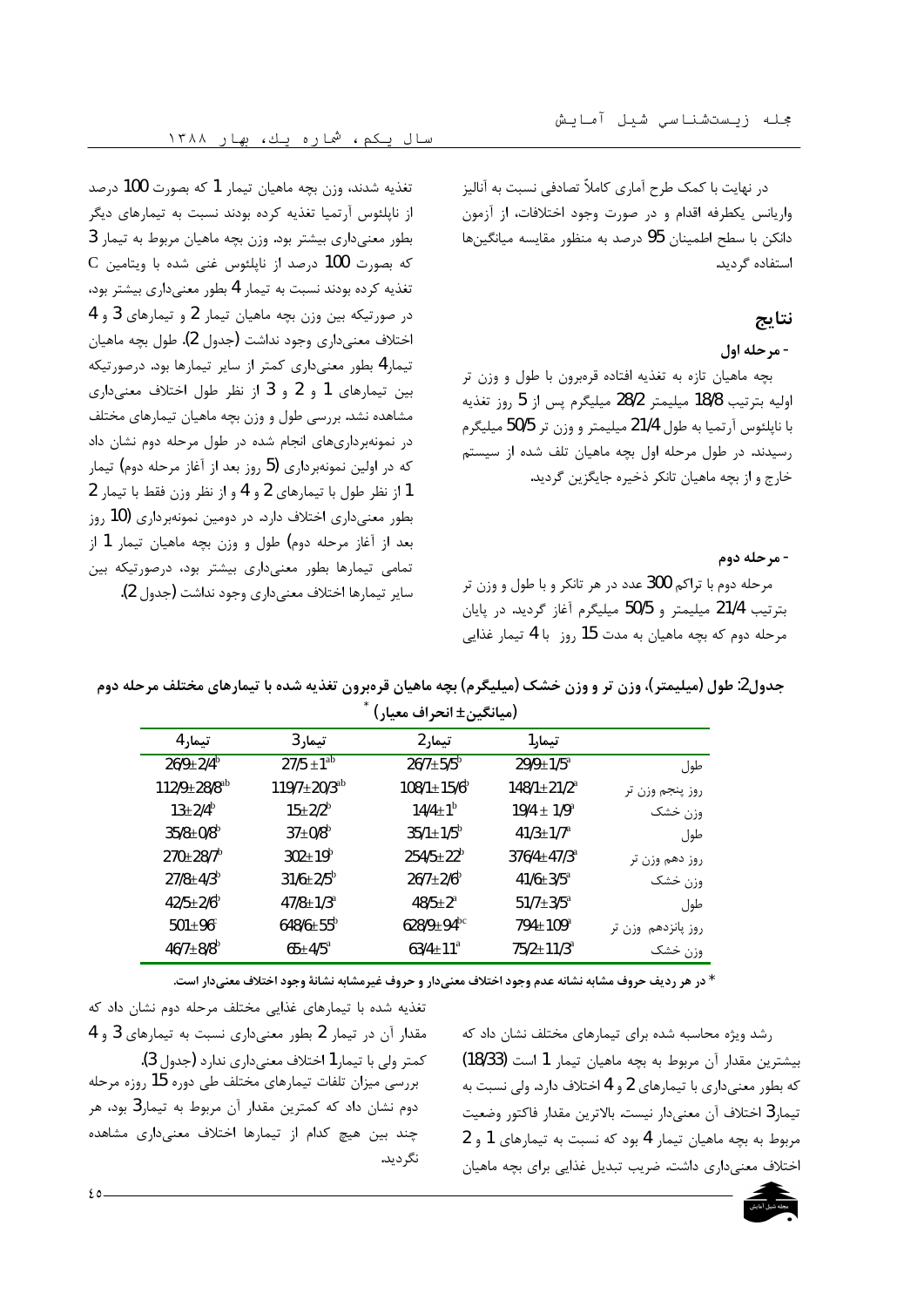|                              |                   | _ _ _ _ _ _ _ _    | - - -                |            |
|------------------------------|-------------------|--------------------|----------------------|------------|
| تيمار4                       | تيمار3            | تیمار 2            | تيمار 1              |            |
| $15/2+1/2^{b}$               | $17+0/6^{\rm ac}$ | $16/8 + 1^{\circ}$ | $18/33+0/9^a$        | SGR        |
| $0/65+0/02^b$                | $0/59+0/03^{ab}$  | $0/54+0/02^a$      | $0/57+0/07^{\rm a}$  | CF         |
| $1/14 \pm 0/21$ <sup>b</sup> | $1/25+0/12^b$     | $0/88 + 0/14^a$    | $1/01 \pm 0/14^{ab}$ | <b>FCR</b> |

جدول 3 : مقادیر رشد ویژه (SGR)، فاکتور وضعیت (CF) و ضریب تبدیل غذایی (FCR) محاسبه شده برای بچه ماهیان ِ<br>تيمارهاي مختلف مرحله دوم (ميانگين± انحراف معيار) <sup>^</sup>

<sup>\*</sup> در هر ردیف حروف غیرمشابه نشانهٔ وجود اختلاف معنیدار و حروف مشابه نشانهٔ عدم وجود اختلاف معنیدار است.

- مرحله سوم

بعد از پایان مرحله دوم، هر یک از تیمارها به سه تیمار تقسیم شده و برای هر تیمار سه تکرار با 100 ماهی در هر تانک اختصاص داده شد. بنابراین هر سه تیمار این مرحله دارای بچه ماهیان هر چهار تیمار مرحله قبل بود. کلیه بچه ماهیان چهار تیمار مرحله دوم که در این مرحله با آرتمیا و کنسانتره بصورت ترکیبی (تیمار 1) تغذیه شدند دارای رشد منظم و خوبی بودند و از نظر طول و وزن اختلاف معنى دارى بين آنها وجود نداشت (جدول 5). همچنین بچه ماهیانی که در مرحله دوم 50 درصد غذای کنسانتره دریافت کرده بودند وقتی در مرحله سوم با دافنی و کنسانتره بصورت ترکیبی (تیمار 2) و صد در صد کنسانتره (تیمار3) تغذیه شدند و همانند بچه ماهیان تیمار 1 رشد خوبی داشته و از نظر طول و وزن اختلاف معنی داری با آنها نداشتند، در صورتیکه بچه ماهیانی که در مرحله قبل صد در صد با غذای زنده تغذیه شده بودند هنگامی که با جیرههای غذایی تیمارهای 2 و 3 تغذیه شدند با افت شدیدی در رشد مواجه گردیدند، در

واقع تا حدود ده روز رشد چندانی نداشتند و طول و وزن نهایی آنها بطور معنىدارى كمتر از ساير گروهها بود. رشد ويژه محاسبه شده برای تیمارهای مختلف نشان داد که مقدار آن در برخی تیمارها بطور معنیداری بیشتر از سایر تیمارها است. تیمارهای 1-2، 2-3، 3-3 و 3-3 داراي كمترين مقدار رشد ويژه بودند. همچنین این تیمارها بالاترین مقدار ضریب تبدیل غذایی را داشتند که با سایر تیمارها دارای اختلاف معنیداری بودند (جدول 4).

مقایسه بین تیمارهای مختلف نشان داد که هر چهار گروه متعلق به تیمار 1 دارای کمترین مقدار تلفات بودند و با تمامی گروههای تیمارها دیگر اختلاف معنیداری داشتند، درصورتیکه بین این چهار گروه اختلاف معنیداری وجود نداشت. بالاترین مقدار تلفات مربوط به تيمارهاى 2-1، 2-3، 3-1 و 3-3 بود (جدول5).

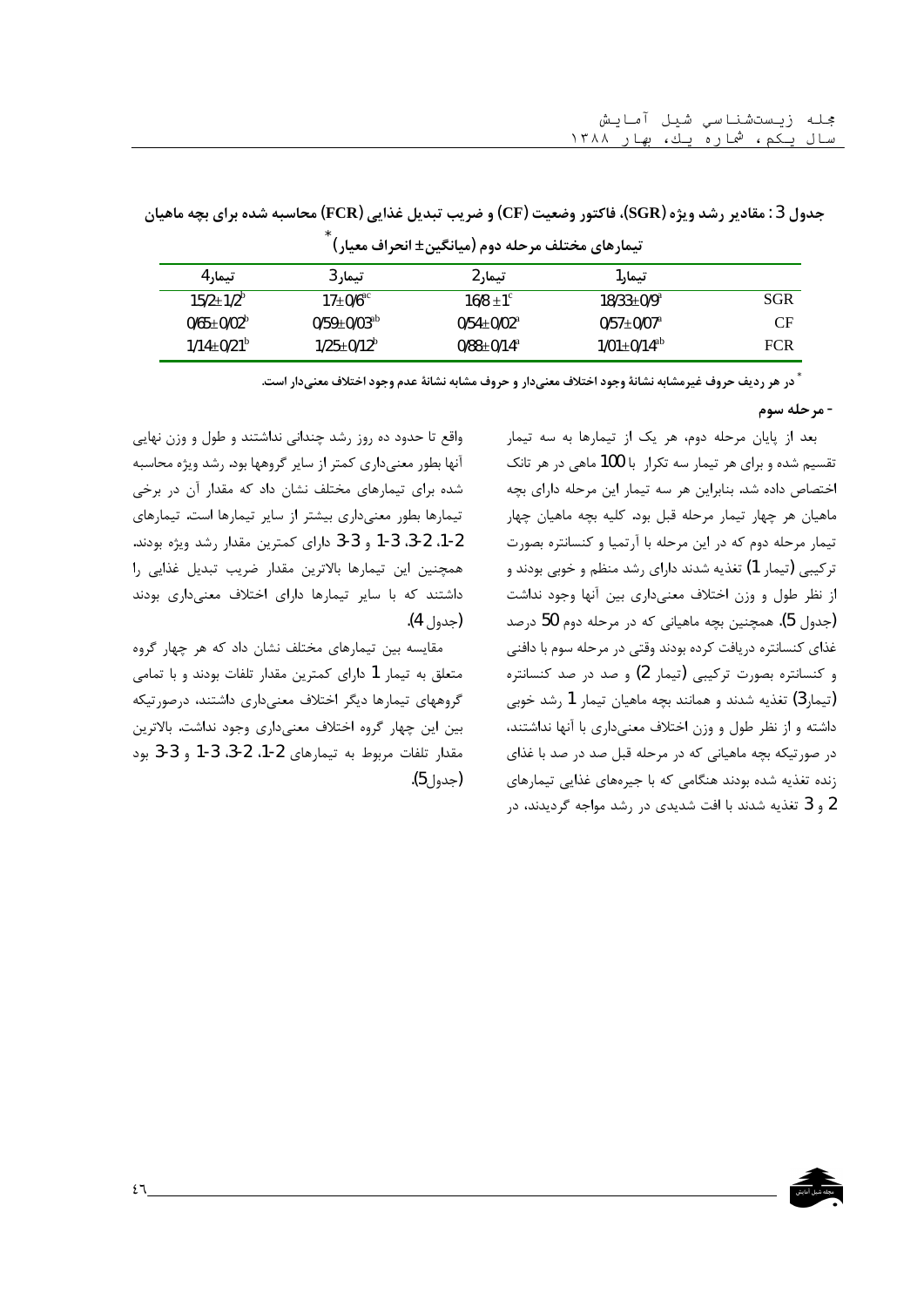| <b>FCR</b>                  | <b>SGR</b>                  | وزن خشک                     | وزن تر                    | طول کل                      | تيمارها   |
|-----------------------------|-----------------------------|-----------------------------|---------------------------|-----------------------------|-----------|
| $0/98 \pm 0/1^{\rm b}$      | $7/5 \pm 0/4$ <sup>b</sup>  | 720±70/5 <sup>cd</sup>      | $5249 \pm 545^{\rm b}$    | $110 \pm 2/1$ <sup>b</sup>  | تيمار 1-1 |
| 0/97 $\pm$ 0/01 $^{\rm b}$  | $8/7 \pm 0/2$ <sup>c</sup>  | $803 \pm 68^{\rm cd}$       | $5536 \pm 330^{\rm b}$    | $110 \pm 3/0^{\rm b}$       | تيمار 1-2 |
| $1/1 \pm 0/3$ <sup>b</sup>  | $7/8 \pm 0/9$ b             | $727 \pm 204$ <sup>cd</sup> | $4686 \pm 953^b$          | $101 \pm 11/3$ <sup>b</sup> | تيمار 1-3 |
| 0/98 $\pm$ 0/1 $^{\rm b}$   | $8/9 \pm 0/1$ $\degree$     | $715 \pm 112$ <sup>cd</sup> | $5092 \pm 554^{\rm b}$    | $107 \pm 5/6^{\rm b}$       | تيما, 1-4 |
| $1/57 + 0/4$ <sup>a</sup>   | $6/1 \pm 0/3$ <sup>a</sup>  | $472 \pm 54^{ab}$           | $3629 \pm 291^{\text{a}}$ | $91 \pm 2/9^a$              | تيمار 2-1 |
| $1/05 \pm 0/2$ <sup>b</sup> | $8/1 \pm 0/5$ <sup>bc</sup> | $709 \pm 121$ <sup>cd</sup> | $4795 \pm 681^{\rm b}$    | $107 \pm 6/1^{\rm b}$       | تيمار 2-2 |
| $1/59 \pm 0/4^a$            | $6/8 \pm 0/4$ <sup>a</sup>  | $444 \pm 37^{\text{a}}$     | $3615 \pm 370^a$          | $91 \pm 2/5^{\text{a}}$     | تيمار 2-3 |
| 0/96 $\pm$ 0/1 $^{\rm b}$   | $8/8 \pm 0/4$ $\degree$     | $747 \pm 63$ <sup>cd</sup>  | $4792 \pm 634^{\rm b}$    | $105 \pm 4/9^{\rm b}$       | تيمار 2-4 |
| $1/75 \pm 0/4$ <sup>a</sup> | $6 \pm 0/1$ <sup>a</sup>    | $623 \pm 25^{bc}$           | $3350+50^{\circ}$         | $91 \pm 2/5^{\text{a}}$     | تيمار 3-1 |
| $1/02 \pm 0/2^b$            | $8/9 \pm 0/2$ c             | $885 \pm 35^{\rm d}$        | $5620 \pm 170^b$          | $111 \pm 1/1^b$             | تيمار 3-2 |
| $1/61 \pm 0/4$ <sup>a</sup> | $6/2 \pm 0/8$ <sup>a</sup>  | $498 \pm 81^{\circ}$        | 3107±598 <sup>a</sup>     | $87 \pm 11^{\circ}$         | تيمار 3-3 |
| 0/99 $\pm$ 0/2 <sup>b</sup> | 8/8 $\pm$ 0/3 $\degree$     | $850 \pm 130^{\rm d}$       | $5163 \pm 201^b$          | $107 \pm 17^{b}$            | تيما, 3-4 |

جدول 4: طول كل (میلیمتر)، وزن تر (میلیگرم)، وزن خشک (میلیگرم)، ضریب رشد ویژه و ضریب تبدیل غذایی بچه ماهيان قرەبرون تيمارهاى مختلف مرحله سوم تحقيق (ميانگين وانحراف معيار). ُّ

در هر ستون حروف غیرمشابه نشانه معنیدار بودن و حروف مشابه نشانه معنیدار نبودن است.

جدول 5 : درصد تلفات بچه ماهیان قره برون تیمارهای مختلف در طول مرحله سوم (میانگین وانحراف معیار)

| $73/3 \pm 2/5^d$        | تيمار 3-1 | $72/7 \pm 3/2$ <sup>d</sup> | تيمار 2-1 | $4/3 \pm 2/1$ <sup>a</sup> | تيمار 1-1 |
|-------------------------|-----------|-----------------------------|-----------|----------------------------|-----------|
| $38/0 \pm 6/1$ °        | تيمار 3-2 | $24/7 \pm 3/2^b$            | تيمار 2-2 | $5 \pm 3/6^{\rm a}$        | تيمار1-2  |
| $72/0+2/6$ <sup>d</sup> | تيمار 3-3 | $75/7 \pm 1/1$ <sup>d</sup> | تيمار 2-3 | $4\pm1^{\mathrm{a}}$       | تيمار 1-3 |
| $31/7 \pm 6/6$ °        | تيمار 3-4 | 19/3 $\pm$ 5/7 $^{\rm b}$   | تيمار 2-4 | $2/7+2/5^a$                | تيمار 1-4 |

تست شوري

در پایان دوره آزمایش، بچه ماهیان به مدت 72 ساعت در شوریهای 8، 12 و 16 گرم در لیتر گذاشته شدند. از تیمارهای 1-2. 2-3. 3-3 و 3-3 به دليل تلفات زياد، در آخر دوره ماهي برای تست شوری باقی نماند. در شوری 8 گرم در لیتر بعد از 72

ساعت، تيمار 1-2، 93/3 درصد، تيمار 2-2، 80 درصد و تيمار 3-2. 86/7 درصد بازماندگی داشته و سایر تیمارها 100 درصد بازماندگی داشتند. جدول 7 درصد بازماندگی لاروها در شوری 12 گرم ۔ در لیتر را نشان می دهد.

جدول 6 : درصد بازماندگی بچه ماهیان قرهبرون منتقل شده به شوری 12 گرم در لیتر در ساعات مختلف

| 48<br>36<br>72<br>24<br>12<br>6<br>93/3 <sup>b</sup><br>100<br>100<br>100<br>100<br>100<br>93/3 <sup>b</sup><br>93/3<br>93/3<br>100<br>100<br>100<br>93/3 <sup>b</sup><br>93/3<br>100<br>100<br>100<br>100<br>80 <sup>b</sup><br>86/7<br>100<br>100<br>100<br>100<br>$60^{\rm a}$<br>86/7<br>93/3<br>100<br>100<br>100 |  |  |  |           |
|------------------------------------------------------------------------------------------------------------------------------------------------------------------------------------------------------------------------------------------------------------------------------------------------------------------------|--|--|--|-----------|
|                                                                                                                                                                                                                                                                                                                        |  |  |  |           |
|                                                                                                                                                                                                                                                                                                                        |  |  |  | تيمار 1-1 |
|                                                                                                                                                                                                                                                                                                                        |  |  |  | تيمار 1-2 |
|                                                                                                                                                                                                                                                                                                                        |  |  |  | تيمار 1-3 |
|                                                                                                                                                                                                                                                                                                                        |  |  |  | تيمار 1-4 |
|                                                                                                                                                                                                                                                                                                                        |  |  |  | تيمار 2-2 |
| $86/7^b$<br>100<br>100<br>100<br>100<br>100                                                                                                                                                                                                                                                                            |  |  |  | تيمار 2-4 |
| $86/7^b$<br>93/3<br>100<br>100<br>100<br>100                                                                                                                                                                                                                                                                           |  |  |  | تيمار 3-2 |
| 80 <sup>b</sup><br>86/7<br>100<br>100<br>100<br>100                                                                                                                                                                                                                                                                    |  |  |  | تيمار 3-4 |

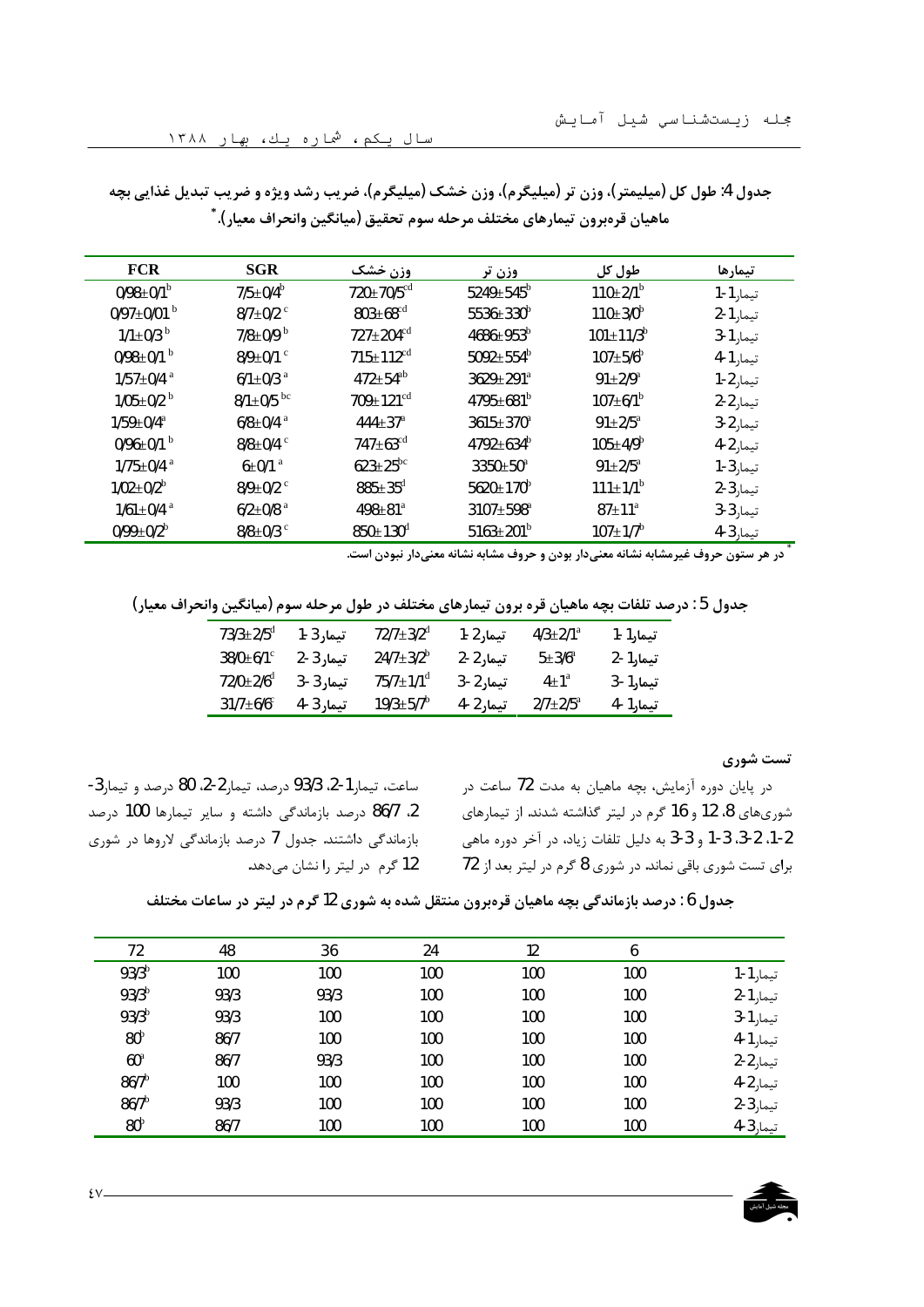| جدول / :درصد بازماندگی بچه ماهیان قرهبرون منتقل شده به شوری 16 گرم در لیتر در ساعات مختلف |      |      |      |     |     |           |
|-------------------------------------------------------------------------------------------|------|------|------|-----|-----|-----------|
| 72                                                                                        | 48   | 36   | 24   | 12  | 6   |           |
| 60 <sup>b</sup>                                                                           | 73/3 | 80   | 93/3 | 100 | 100 | تيمار 1-1 |
| 53/3                                                                                      | 66/7 | 80   | 93/3 | 100 | 100 | تيمار 1-2 |
| 66/7                                                                                      | 86/7 | 86/7 | 100  | 100 | 100 | تيمار 1-3 |
| 53/3                                                                                      | 80   | 80   | 100  | 100 | 100 | تيما, 1-4 |
| 20                                                                                        | 40   | 40   | 60   | 80  | 100 | تيمار 2-2 |
| 46/7                                                                                      | 53/3 | 53/3 | 73/3 | 100 | 100 | تيمار 2-4 |
| 60                                                                                        | 73/3 | 73/3 | 93/3 | 100 | 100 | تيمار 3-2 |
| 53/3                                                                                      | 60   | 60   | 93/3 | 100 | 100 | تيما, 3-4 |

بهینهسازی روش تغذیه بچه تاسماهی ایران از...

ىحث

درصد غذای کنسانتره دریافت کرده بودند وقتی در مرحله سـوم با دافنی و کنسانتره بصورت ترکیبے (تیمـار 2) و صـد در صـد كنسانتره (تيمار 3) تغذيه شدند و همانند بجه ماهيان تيمـار 1 رشد خوبی داشتند و از نظر طول و وزن اخـتلاف معنــی۱داری بـا آنها نداشتند. اگرچه بچه ماهیانی که در مرحله قبل صد در صد با غذای زنده تغذیه شده بودند هنگامی که با جیـرههـای غـذایی تیمارهای 2 و 3 تغذیه شدند بـا افـت شــدیدی در رشــد مواجـه گردیدند ولی هر چهار گروه متعلـق بـه تیمـار 1 دارای کمتـرین مقدار تلفات بودند و با تمامی گروههای تیمارهای دیگر اختلاف معنیداری داشتند. این موضوع اثبات مینماید که لارو تاسماهی ايراني چنانچه به مدت 20 روز فقط بـا نــايليوس آرتميــا تغذيــه شوند و سپس بصورت ترکیبی با نسبت 50 درصد آرتمیا و 50 درصد غذای کنستانتره به مدت یک هفته و سیس با ترکیب 25 درصد آرتمیا و 75 درصد غذای کنسانتره بـه مـدت یـک هفتـه تغذیه شوند پس از آن براحتی به غـذای کنــسانتره حتــی غـذای قزل آلای رنگین کمان موجود در کشور عادت مینمایند و پس از 5 هفته براحتی غذای دستی را قبول مینمایند با این شــیوه هــم از رشد نسبتاً خوب و هم از درصد بازمانـدگی بـالایی برخـوردار خواهند بود. این موضوع قبلا ً نیز توسط محسنی و همکـاران در سال 1377 و عباسی رنجبر در سال 1374 گزارش شده است. اصولاً عادت دهي بچه ماهيــان خاويــاري بــه غــذاي مـصنوعي از بحراني ترين مراحل پرورش تجـاري تاسـماهيان بـشمار مـيرود. نكته قابل توجه در اين مطالعه، افزايش مقاومت لاروهـا پـس از پایان دوره آزمایشی به شوریهای بالا مـیباشـد بطوریکـه کلیـه گروههای لاروی که طی 20 روز اول از ناپلیوس آرتمیا و سپس بترتیب با 50 درصد و 25 درصد ناپلی تغذیه شدهاند و در پایـان در مرحله دوم این آزمایش مشخص شد که وزن بچه ماهیان و رشد ویژه در تیماری که 100 درصد از نایلئوس آرتمیا تغذیه نمودند نسبت به تیمارهای دیگر بطور معنـیداری بیـشتر بـود. بطور کلی در این مرحله با توجه به حضور غذای زنده در تمـامی جيرههـا اختلافـات فاحـشى در طـول، وزن وبازمانـدگي سـاير گروههای تیماری مشاهده نمی شود. تمامی منابع علمی موجـود به شروع تغذیه تاسماهیان با غذای زنده و مرطوب تأکید دارند و الزاماً بچه ماهیان بایستی در مراحل اولیه زنـدگی خــود (پــس از شروع تغذيه فعال) با غذاي زنده (شامل دافنيهـا، آرتميـا، كـرم سفید و یا کرم خاکی، لارو شیرونومیده) تـا رسـیدن بـه وزن 3 گرم تغذيه شوند در غيراينصورت تلفات در مراحـل لاروي بــسيار بالا خواهد بود (2، 4 و 12). رشــد و نـمو بالا و كـاهش درصـد تلفات در بچه تاسماهی انگشت قد، در نتیجه مصرف جیره غذایی كنسانتره به مراتب بيش از مصرف رژيم غذاي زنده مشاهده شد. علت این امر شاید ناشی از تغییرات آنزیمی در دسـتگاه گـوارش بوده که باعث تغییر در توانایی ماهی در جذب انواع گوناگون غذا مي شـود (15). بــهرغــم توصـيه Merchie و همكـاران در سـال 1995 بر لزوم اسـتفاده از ويتـامين C در افـزايش نـرخ رشـد و بازماندگی لارو ماهیان، اگر چه که تیمار 3 با تغذیــه از نــایلیوس غنی شده با ویتامین C بالاترین درصـد بازمانـدگی را نـشان داد ولی با سایر گروهها اختلاف معنیداری نشان نداد کـه مـیتوانـد بدليل سنتز داخلي اين ويتامين در پيكره تاسماهيان باشد (14). در مرحله سوم، کلیه بچـه ماهیـانی کـه بـا آرتمیـا و غـذای

کنسانتره بصورت ترکیبے (تیمـار 1) تغذیـه شـدند دارای رشـد منظم و خوبی بودند و از نظر طول و وزن اختلاف معنیداری بین آنها وجود نداشت. همچنین بچه ماهیانی کـه در مرحلـه دوم 50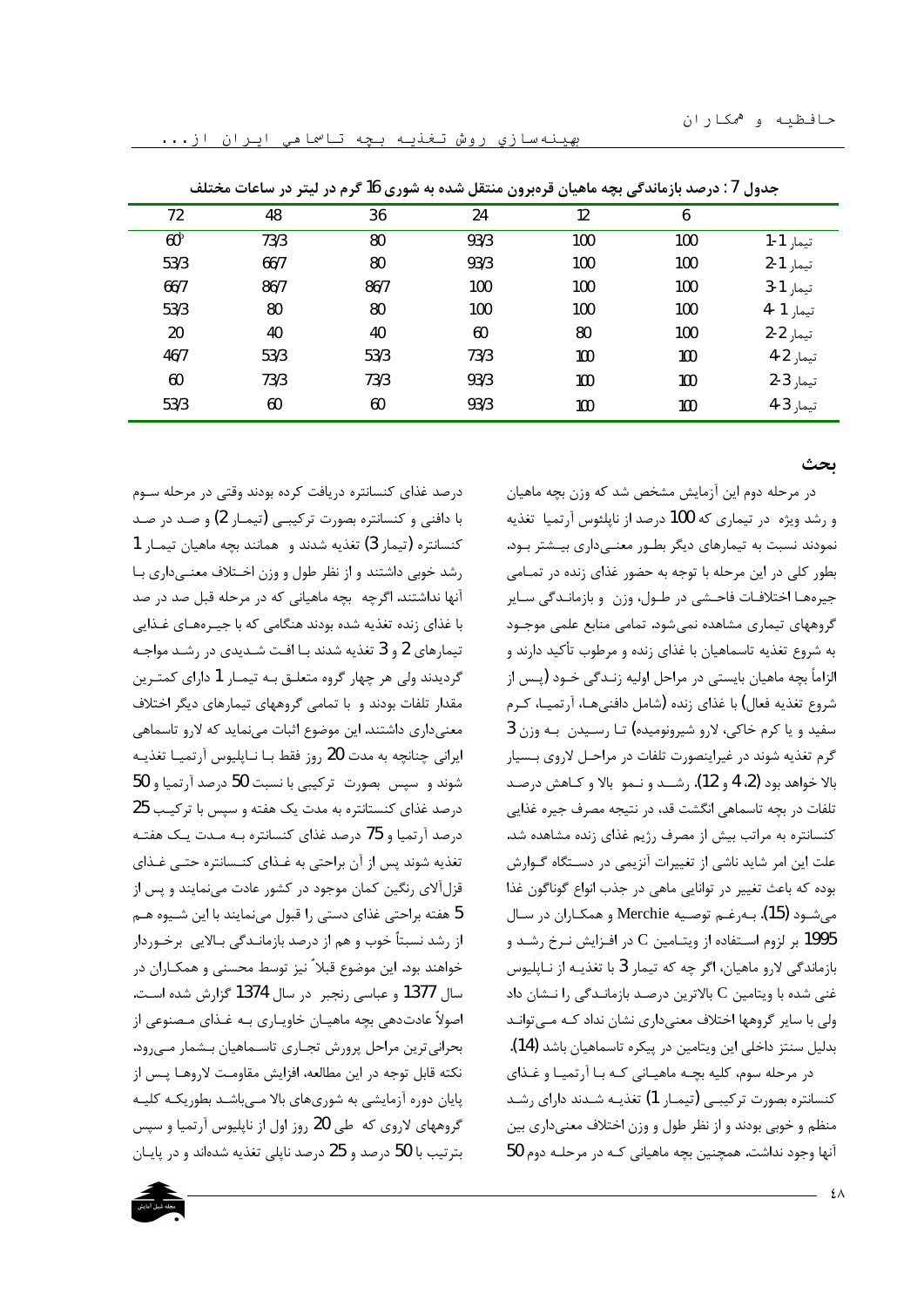- ^- Dabrowski, K., 199. Ascorbic acid status in the early life of white fish (Coregonu slavartus). Aquaculture,  $\Lambda^{\rho}$ :  $\ell \rightarrow \nu \ell$ .
- <sup>4</sup>- De Pauw, D.G., 1941. Mass culture of Daphnia. **ITAP.**
- 1. Gaumnitz, L. and Zimmerman, J., ۲۰۰۱. Honoring the ancient ones. Wisconsin Natural Resources, *N.P.*
- 11- Kanazawa, A.; Teshina, S.-I. and Sakamoto, M., 1944. Effects of dietary lipids, fatty acids, and phospholipids on growth and survival of prawn (Penaeus japonicus) larvae. Aquaculture,  $0.79 - 99$
- 17- Leger, P.; Bengtson, D.A.; Sorgeloos, P.; Simpson, K.L. and Bech, A.S., 1949. The nutritional value of Artemia: A review. *In*: Artemia Research & its Application. Vol. <sup>r</sup>, Ist End., Universa Press, Wettern, Belgium.
- 17- Merchie, G.; Lavanes, P.; Radull, L.; Nelis, H.; DeLeenheer, A. and Sorgeloos, P., 1994. Evaluation of vitamin C-enriched Artemia nauplli for larvae of the giant freshwater prawn. Aquaculture International, ٣:٣٥٥-٣٤٣.
- 14. Moreau, R. and Dabrowski, K., Y.... Biosysnthesis of ascorbic acid by extant actinopterygians. J. Fish. Biol. <sup>2V:VTT-VF2</sup>.
- 14 Pedersen, B.H.; Nilssen, E.M. and Hjelmeland, K., 1948. Variations in the content of trypsin and trypsinogen in larval herring Clupea harengus digesting copepod nauplii. Mar. Biol.  $99:111 - 11.$
- 19 Sorgeloos, P. and Lavens, P., 1997. Manual on the production and use of live food for aquaculture. Fisheries Yechnical Paper, Vol.  $\uparrow\uparrow$ . Food and Agriculture Organization of the United Nation, Rome, Italy. V.P.

فقط از غذای کنسانتره استفاده نمودند پس از 72 ساعت حتبی در شوری 12 گرم در لیتر (معادل شوری آب دریـای خـزر)، تـا 90 درصد بازماندگی نشان دادند. ایـن موضـوع در گـروه تغذیـه شده بـا نـايليوس غنــى شــده بـا ويتـامين C حـدود 80 درصـد می باشد که اختلاف معنی داری با گروه اول نـدارد ولـی در سـایر گروهها درصد بازماندگی در شوری 12 به بالا کاهش چشمگیری نشان می دهد. براساس مطالعات گذشته بـا رونـد سـازش بـذیری امکان باقیماندن لارو ماهیان در شوریهای 9 تا 10 گرم در لیتر وجود دارد ولي در شوريهاي بالاتر روند سازشي پاسخگو نخواهد بود (1) و فقط با شیوههای کیفی سازی تغذیهای لارو این امکـان وجود خواهد داشت (8، 11،13).

#### منابع

- 1- ايمــانپور نمــين، ج. و بــرادران نــويري، ش. ، 1375. پرورش ماهیـان خاویـاری (ترجمـه ). موسـسه تحقیقـات و آموزش شيلات ايران. 82 صفحه.
- 2- شــفچنکو، و. و يويــوا ، آ. ، 1999. ويژگـي حوضـڃه پرورش ماهي. ترجمـه: يـونس عـادلي. انـستيتو تحقيقـات بينالمللي ماهيان خاوياري. 40 صفحه.
- 3- عباسی رنجیسر، ک. ، 1374. پاسخ انبدامهای بوییایی و چشایی پاروپایان خاویـاری جـوان بـه محرکهـای طبیعـی و مصنوعي. مركز تحقيقات شيلاتي استان گيلان. 22 صفحه.
- 4- محسنی، م . ، 1377. بررسی تأثیر عوامل زیست محیطی، .<br>نظیر تراکم کشت تخم و لارو فیل ماهیـان حاصـل از تکثیـر مـصنوعي در بـروز ناهنجـاريهـاي مورفولـوژي. پايـان نامـه کارشناسی ارشد محیط زیست، تهران. 103 صفحه.
- <sup>2</sup>- BBC/Interfax, <sup>1</sup>..., Sturgeon season in Caspian Sea to be extended.  $YY$  September  $Y \cdots$ .
- <sup>2</sup>- Birstein, V.J.; Waldman, J.R. and Bemis, W.E. (eds.) 1997b. Sturgeon biodiversity and conservation. Kluwer Academic Publishers, Dordrecht. VVP.
- V- Cho, C.Y., 199. Fish nutrition, feeds, and feeding with special emphasis on salmonid aquaculture. Food Rev. Int. 5: TTT-TAV.